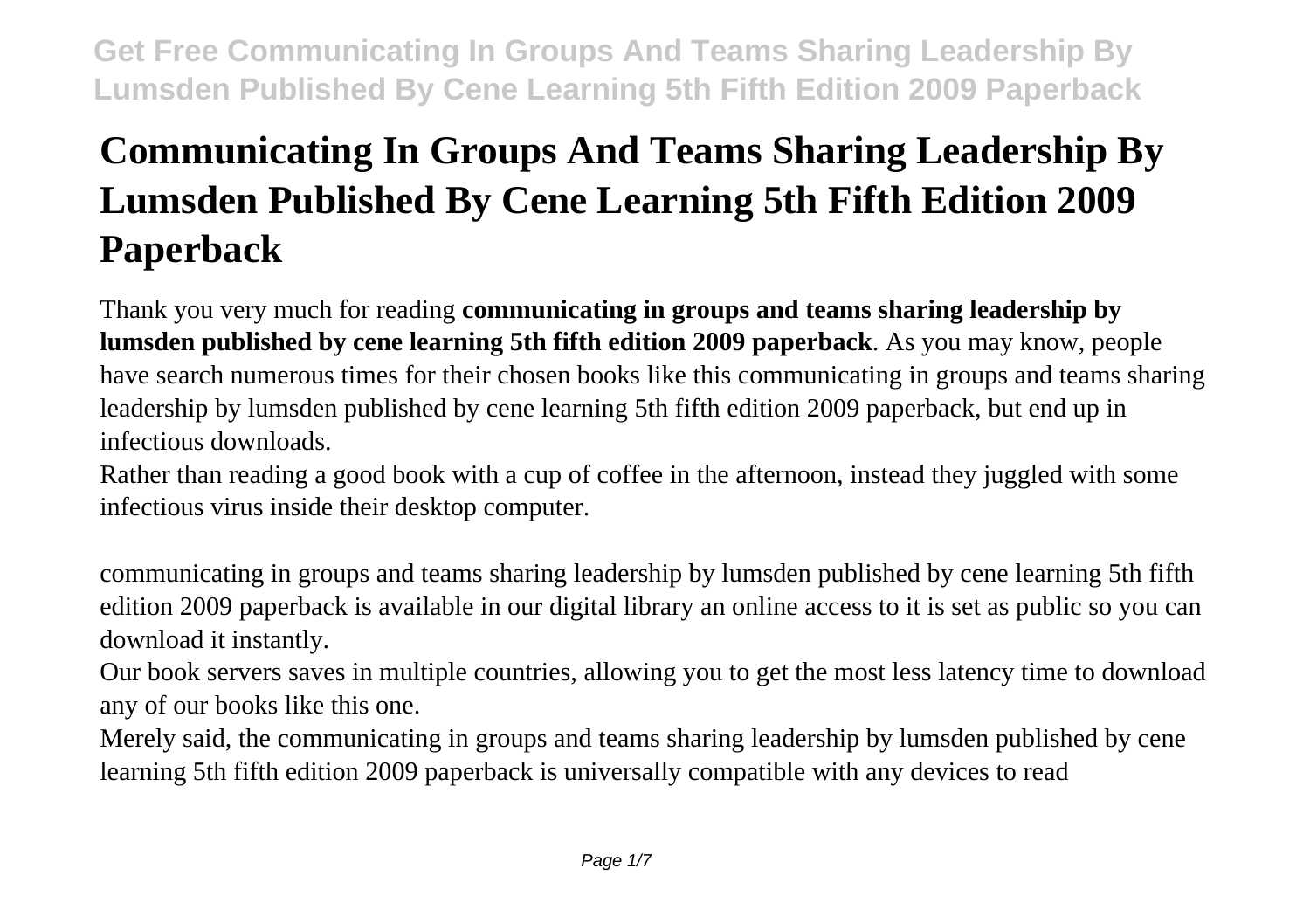Besides being able to read most types of ebook files, you can also use this app to get free Kindle books from the Amazon store.

# **Communicating in Groups and Teams - Cognella**

COMMUNICATING IN GROUPS AND TEAMS: SHARING LEADERSHIP, 5th Edition examines issues of teamwork and leadership with a strong focus on ethics and diversity. The Fifth Edition addresses the recent attention given to teams in business and industry, and includes an examination of technology's role in small group communication.

## **Why Is Team Communication Important When in Teams ...**

COMMUNICATING IN GROUPS AND TEAMS: SHARING LEADERSHIP, 5th Edition examines issues of teamwork and leadership with a strong focus on ethics and diversity. The Fifth Edition addresses the recent attention given to teams in business and industry, and includes an examination of technology's role in small group communication.

## **Communicating in Groups and Teams : Sharing Leadership by ...**

Rooted in scholarly research from diverse disciplines, Communicating in Groups and Teams: Strategic Interactions explains group communication concepts through clear examples based on representative group interactions. Rather than pure expository text, the book features dialogue to demonstrate how group dynamics unfold.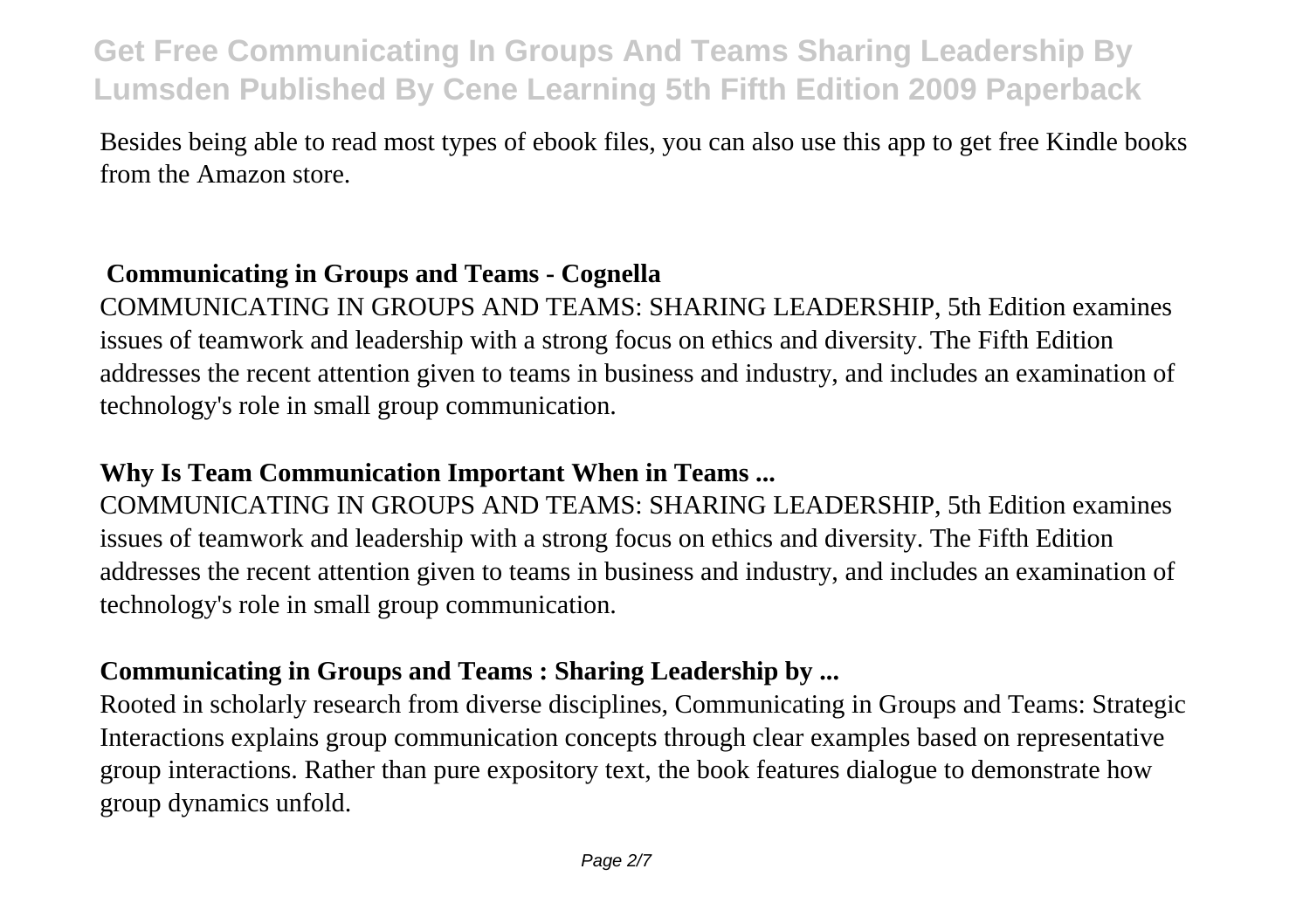# **Communicating In Groups And Teams**

COMMUNICATING IN GROUPS AND TEAMS: SHARING LEADERSHIP, 5th Edition examines issues of teamwork and leadership with a strong focus on ethics and diversity. The Fifth Edition addresses the recent attention given to teams in business and industry, and includes an examination of technology's role in small group communication.

# **Communicating in Groups and Teams: Sharing Leadership ...**

Chapter 11; Communication in Groups and Teams. it is a time-tested and logical, six-step method for solving problems and making decisions. 1.Define the problem, 2. gather and analyze evidence and information, 3. establish criteria for a solution, 4. generate and evaluate solutions, 5. select and implement the best solution or decision and 6. monitor the decision.

#### **Communicating in Groups and Teams: Strategic Interactions ...**

Defining Groups and Teams. They goes on to say that the three key components of groups are, "size, goal orientation, and mutual influence" (14). Interpersonal communication is often thought about in terms of dyads, or pairs. Organizational communication might be thought of as a group that is larger than 12 people.

## **Communicating in Groups - Paperback - Joann Keyton ...**

Effective team communication in a small group is a mix of good manners, good attention, and openmindedness. You should think before you speak, and never raise your voice unnecessarily. Listen Page 3/7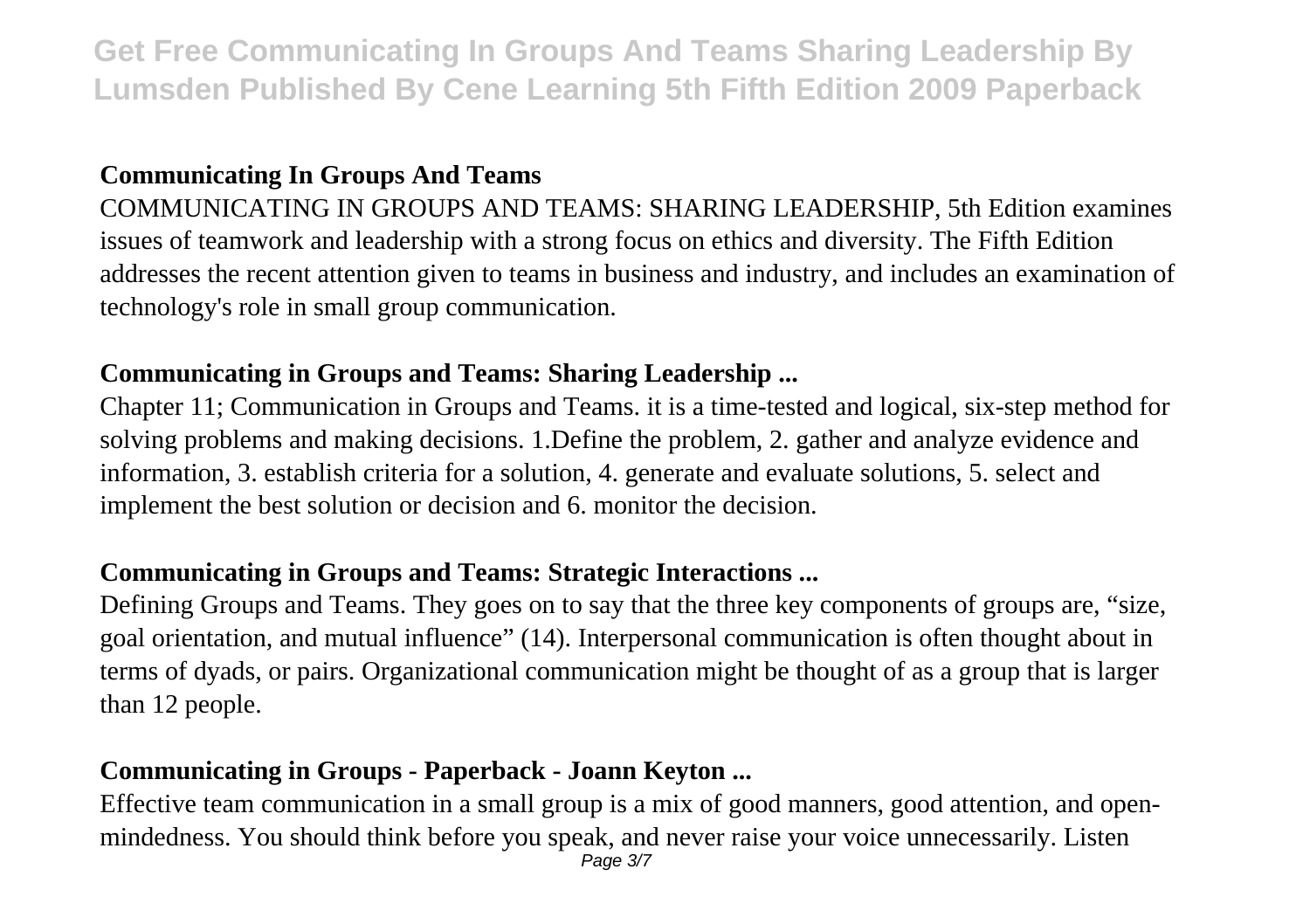carefully to what others speak.

# **How To Communicate With Your Team More Effectively | Inc.com**

There is some confusion about the difference between a group and a team; traditionally academics, communication and management theorists use the terms: group, group-working, group-interaction, group-structure etc. to refer to the dynamics of people working together towards a common cause.

## **Chapter 11; Communication in Groups and Teams Flashcards ...**

Importance of effective team communication. It is becoming important for team members to clearly know what their fellow team members are up to, their ideas and their plans to carry forward the project. The manager or the team leader should delegate roles and responsibilities as per the interest of their teams.

#### **Teams and Groups | SkillsYouNeed**

This text is timely because of the recent attention given to teams in business and industry, the examination of technology's role in small group communication, and the growing awareness that colleges should be challenging students to examine their own leadership competence and understand the ethical and social implications of the groups in ...

# **Professional Communication and Team Collaboration ...**

The office has become a melting pot stocked with people of diverse backgrounds and cultural customs. People tend to "hang" with others familiar to their culture or habits. When these individual groups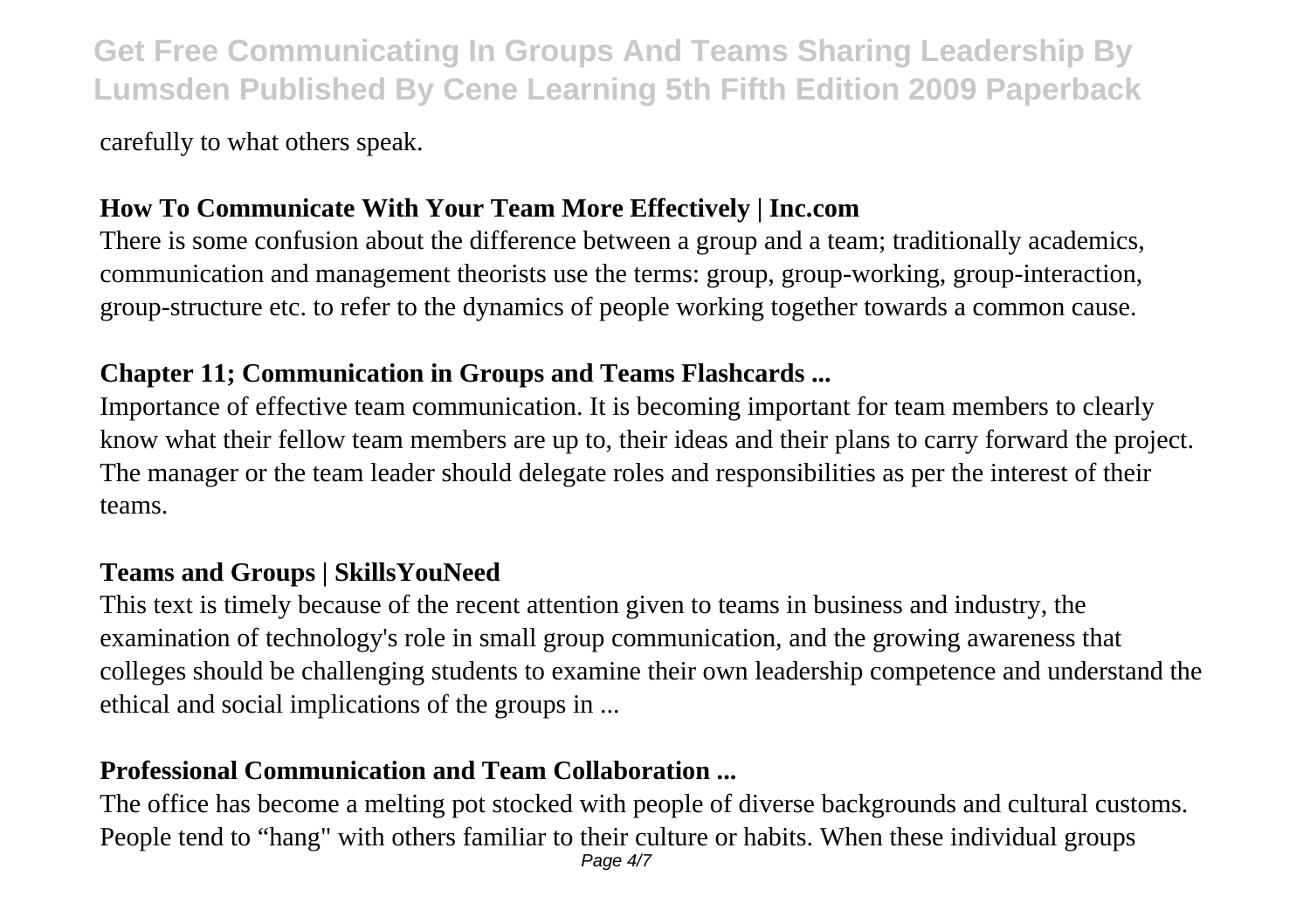assemble, managers face the challenges of small group dynamics and team communication issues.

## **Defining Groups and Teams | Introduction to Communication**

Research shows that good communication, mixed with strong organizational support, competence among the group leaders and clear group objectives can lead to the highest level of success in teams. Among those factors, good communication has shown to be the most important for success.

## **7 Essential Tips for Effective Team Communication | ProofHub**

The value of communication between a company's team members can't be overstated. Among other benefits, effective workplace communication builds rapport and trust between colleagues, maintains transparency in the workplace, enables better employee management, boosts morale, and facilitates innovation.

# **Communicating in Groups and Teams: Sharing Leadership ...**

Team communication can make or break a work environment. It can propel a team forward or prevent it from reaching goals. Good communication in group projects leads to an almost unbeatable synergy that makes accomplishing goals and meeting projections nearly seamless.

# **Small Group Communication: Essence of Effective Team ...**

The end result is better communication, saved time and increased productivity – a win-win all round! In sum. Whether you are working with a remote team, or in an office environment, good communication is an important factor to the success of any project. Therefore increasing effective communication should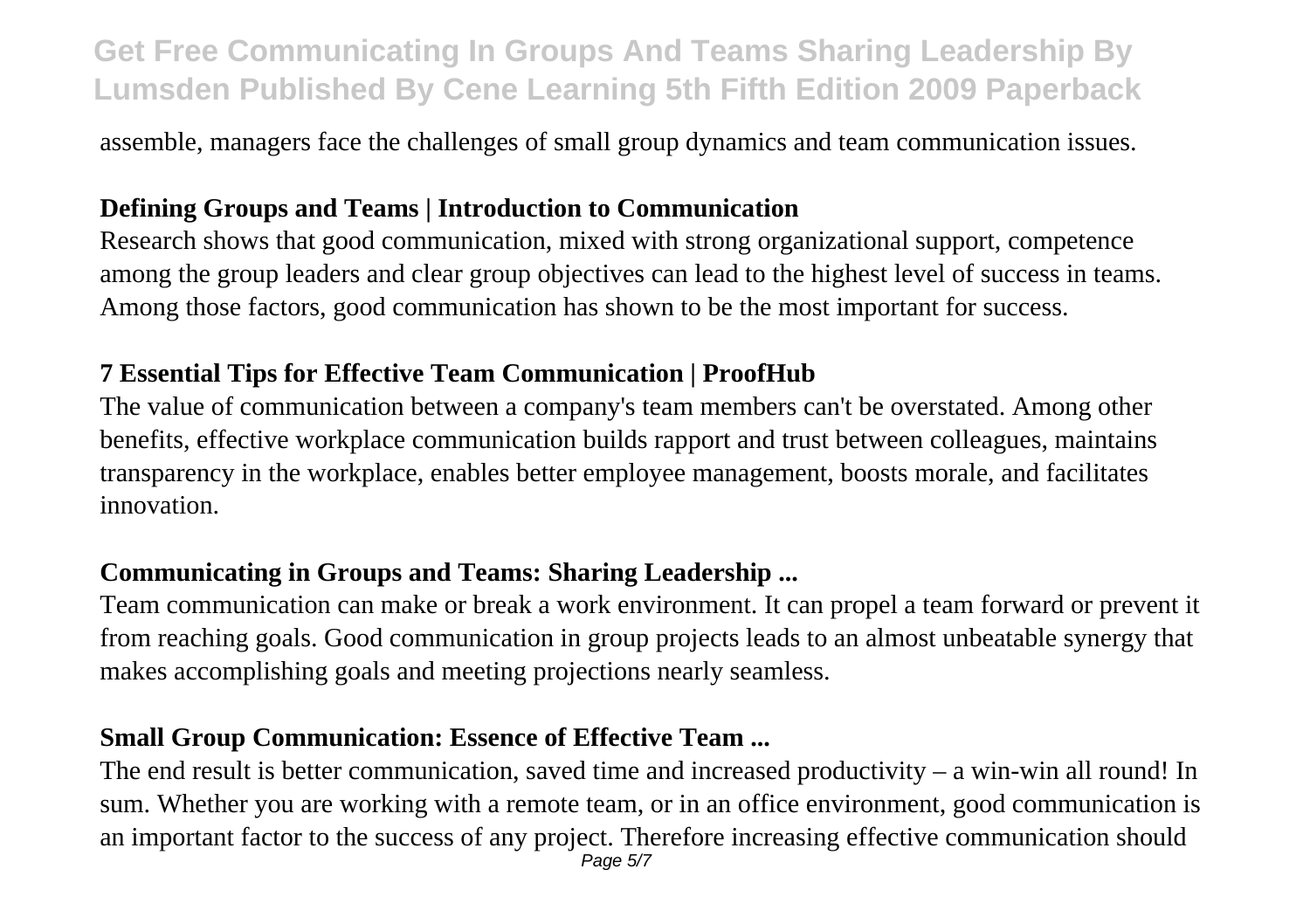be high on the agenda of any business ...

# **8 Simple Ways to Improve Team Communication**

Effective clinical practice must not focus only on technological system issues, but also on the human factor. As shown in this chapter,good communication encourages collaboration and helps prevent errors. It is important for health care organizations to assess possible setups for poor communication and be diligent about offering programs and outlets to help foster team collaboration.

#### **Amazon.com: Communicating in Groups and Teams: Sharing ...**

Rooted in scholarly research from diverse disciplines, Communicating in Groups and Teams: Strategic Interactions explains group communication concepts through clear examples based on representative group interactions. Rather than pure expository text, the book features dialogue to demonstrate how group dynamics unfold.

#### **10 Team Communication Issues & How to Resolve Them**

With an emphasis on real world examples, technology, and ethical collaboration, Communicating in Small Groups: Principles and Practices helps readers enhance their performance in groups and teams, while giving them insight into why group and team members communicate as they do.

# **What Is Team Communication? | Bizfluent**

To communicate effectively within groups and teams, we must understand our relationships with other members and how those relationships influence the tasks and activities that the groups and teams